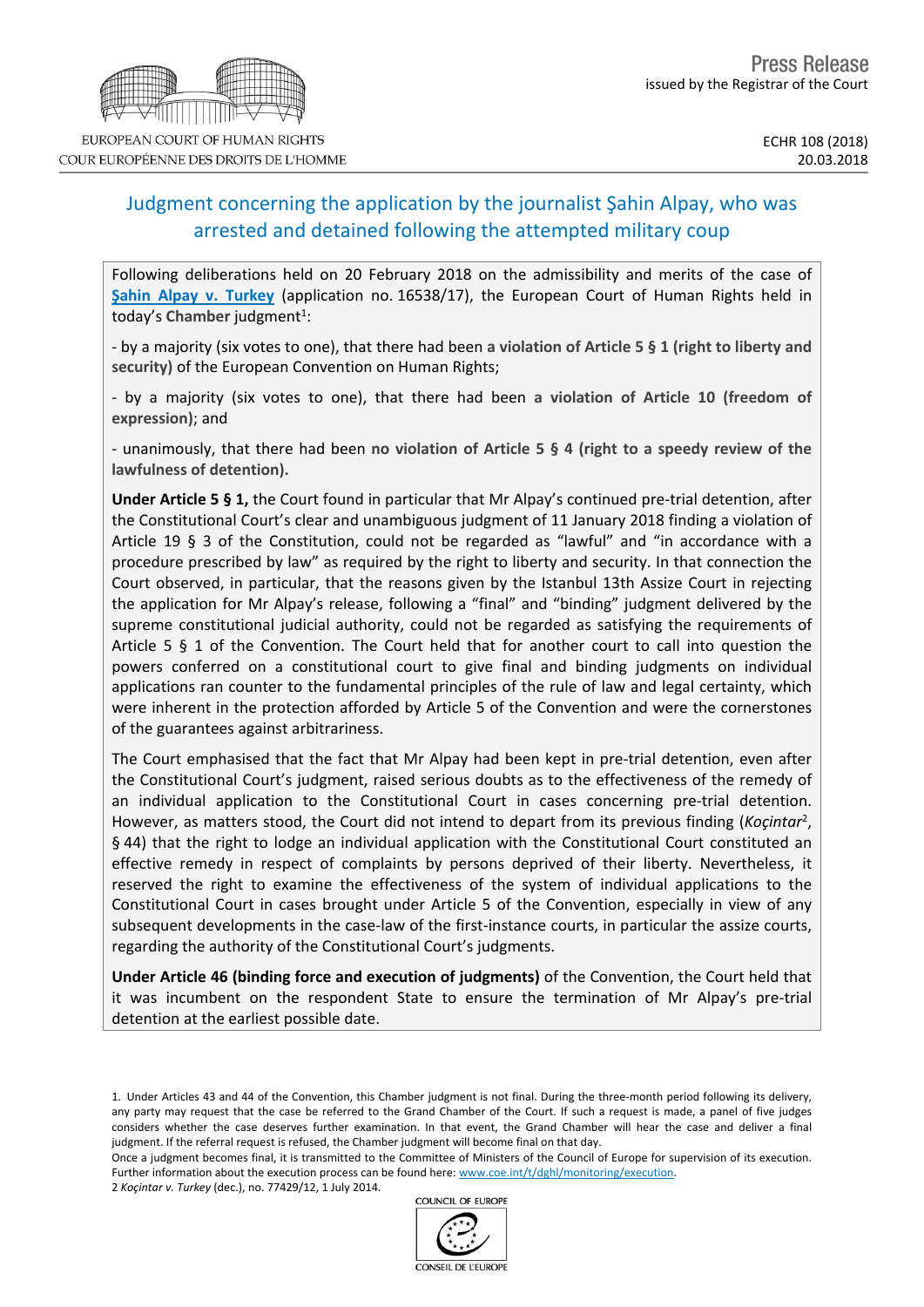**Under Article 10,** the Court held that there was no reason to reach a different conclusion from that of the Constitutional Court, which had found that Mr Alpay's initial and continued pre-trial detention, following his expression of his opinions, constituted a severe measure that could not be regarded as a necessary and proportionate interference in a democratic society. In that regard, the Court pointed out that criticism of governments and publication of information regarded by a country's leaders as endangering national interests should not attract criminal charges for particularly serious offences such as belonging to or assisting a terrorist organisation, attempting to overthrow the government or the constitutional order or disseminating terrorist propaganda.

**Regarding the complaint under Article 5 § 4 concerning the length of proceedings in the Constitutional Court** (16 months and three days), the Court found that the situation in the present case was exceptional, especially on account of the complexity of the case and the Constitutional Court's current caseload.

Lastly, the Court unanimously rejected the complaint under Article 5 § 5 (right to compensation for unlawful detention), finding that Mr Alpay had had a remedy by which he could have obtained compensation in respect of his complaint under Article 5 § 1 of the Convention, since the Constitutional Court had jurisdiction to order redress in the form of an award of compensation.

# Principal facts

The applicant, Şahin Alpay, is a Turkish national who was born in 1944. He is currently in detention in Istanbul (Turkey).

Mr Alpay is a journalist who had been working since 2002 for the daily newspaper *Zaman*, which was viewed as the principal publication medium of the "Gülenist" network and was closed down following the adoption of Legislative Decree no. 668, issued on 27 July 2016. He also lectured on comparative politics and Turkish political history at a private university in Istanbul.

On 27 July 2016 Mr Alpay was arrested at his home and taken into police custody on suspicion of being a member of the terrorist organisation FETÖ/PDY ("Gülenist Terror Organisation/Parallel State Structure"). On 30 July 2016 he was brought before the Istanbul 4th Magistrate's Court and placed in pre-trial detention on the grounds that articles by him had promoted the terrorist organisation in question. Applications for Mr Alpay's release were rejected. On 8 September 2016 Mr Alpay lodged an individual application with the Constitutional Court.

On 10 April 2017 the Istanbul public prosecutor filed an indictment with the Istanbul Assize Court in respect of several individuals suspected of being part of the FETÖ/PDY media wing, including Mr Alpay, in particular accusing them, under Articles 309, 311 and 312 in conjunction with Article 220 § 6 of the Criminal Code, of attempting to overthrow the constitutional order, the Turkish Grand National Assembly and the government by force and violence, and of committing offences on behalf of a terrorist organisation without being members of it.

On 11 January 2018 the Constitutional Court gave judgment, holding that there had been a violation of the right to liberty and security and the right to freedom of expression and of the press. Despite the Constitutional Court's judgment, the Istanbul Assize Court rejected Mr Alpay's subsequent application for release.

Criminal proceedings against Mr Alpay are currently pending before the Istanbul 13th Assize Court.

# Complaints, procedure and composition of the Court

Relying on Article 5 §§ 1 and 3 (right to liberty and security), Mr Alpay complained that his initial pretrial detention and its continuation were arbitrary and that there had been no evidence grounding a suspicion that he had committed a criminal offence. He also objected that he had been kept in pre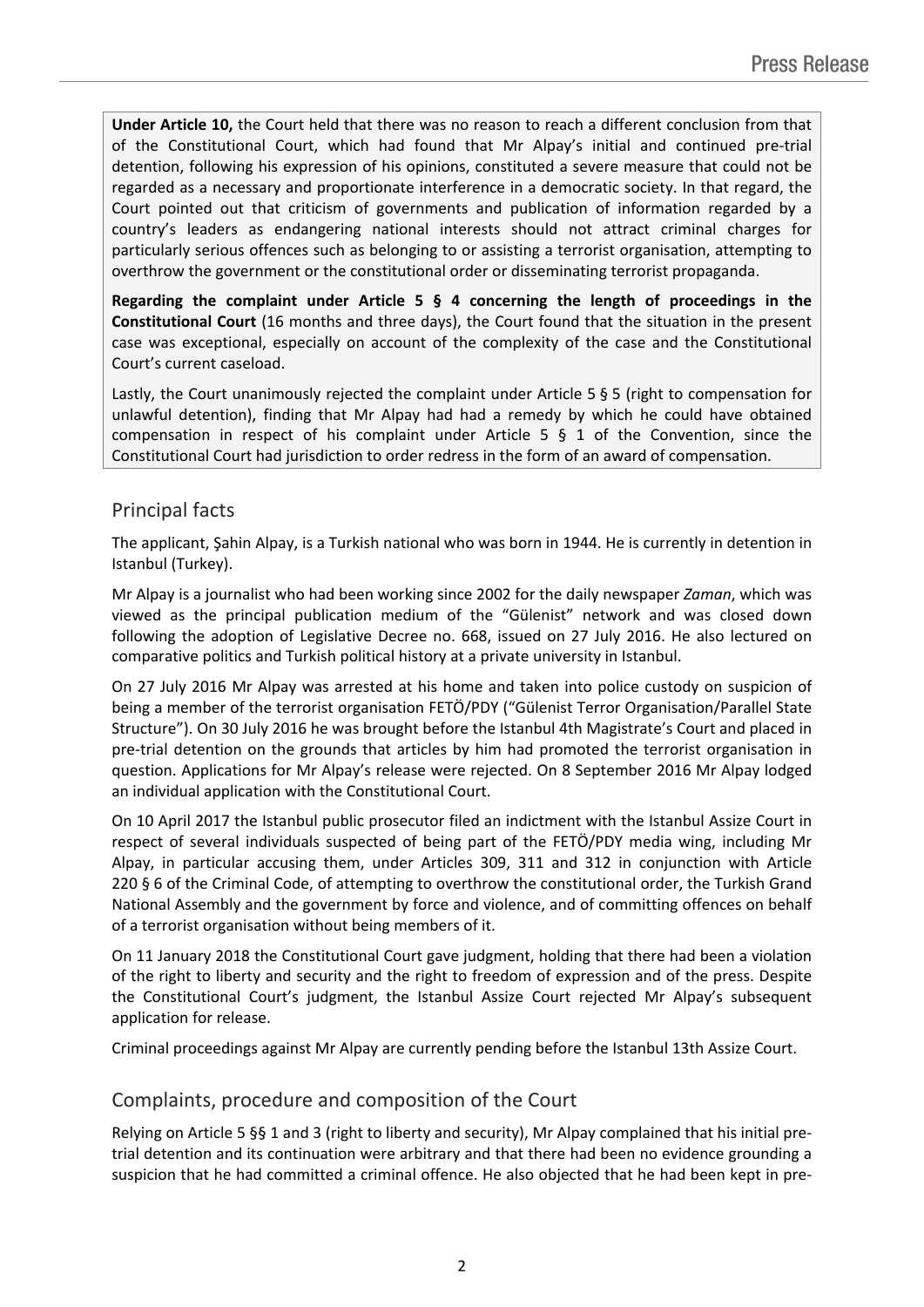trial detention despite the Constitutional Court's finding of a violation (in its judgment of 11 January 2018). In addition, he complained about the length of his pre-trial detention and contended that insufficient reasons had been given for the judicial decisions ordering and extending it.

Relying on Article 5 § 4 (right to a speedy review of the lawfulness of detention), Mr Alpay submitted that the proceedings in the Constitutional Court had failed to observe the requirement of "speediness".

Under Article 5 § 5 (right to compensation for unlawful detention), Mr Alpay complained that he had not had access to an effective remedy by which he could have obtained compensation for the damage sustained on account of his pre-trial detention.

Relying on Article 10 (freedom of expression), Mr Alpay complained of a breach of his right to freedom of expression.

Under Article 18 (limitation on use of restriction of rights), Mr Alpay alleged that he had been detained for expressing critical opinions about the government authorities.

The application was lodged with the European Court of Human Rights on 28 February 2017.

Judgment was given by a Chamber of seven judges, composed as follows:

Robert **Spano** (Iceland), *President*, Paul **Lemmens** (Belgium), Ledi **Bianku** (Albania), Nebojša **Vučinić** (Montenegro), Valeriu **Griţco** (the Republic of Moldova), Jon Fridrik **Kjølbro** (Denmark) and, Ergin **Ergül** (Turkey)*,* ad hoc *judge*,

and also Stanley **Naismith**, *Section Registrar.*

# Decision of the Court

### Article 5 § 1 (right to liberty and security)

The Court found that there had been a **violation of Article 5 § 1** for the following reasons.

#### *1. The Constitutional Court's judgment<sup>3</sup>*

In its judgment of 11 January 2018 the Constitutional Court had established that Mr Alpay had been placed and kept in pre-trial detention in breach of Article 19 § 3 of the Constitution,<sup>4</sup> holding that the investigating authorities had been unable to demonstrate any factual basis that might indicate that he had been acting in accordance with the aims of FETÖ/PDY. On the basis of the evidence presented by the prosecution, the Constitutional Court had held that there were no strong indications that Mr Alpay had committed the offences with which he was charged. In the Constitutional Court's view, Mr Alpay's deprivation of liberty was therefore disproportionate to the strict exigencies of the situation.

Finding that the Constitutional Court's conclusion amounted in substance to an acknowledgment that Mr Alpay's deprivation of liberty had contravened Article 5 § 1 of the Convention, the Court endorsed the Constitutional Court's findings.

<sup>3</sup> Constitutional Court judgment of 11 January 2018, published in the Official Gazette on 19 January 2018.

<sup>4</sup> See § 103 of the Constitutional Court's judgment.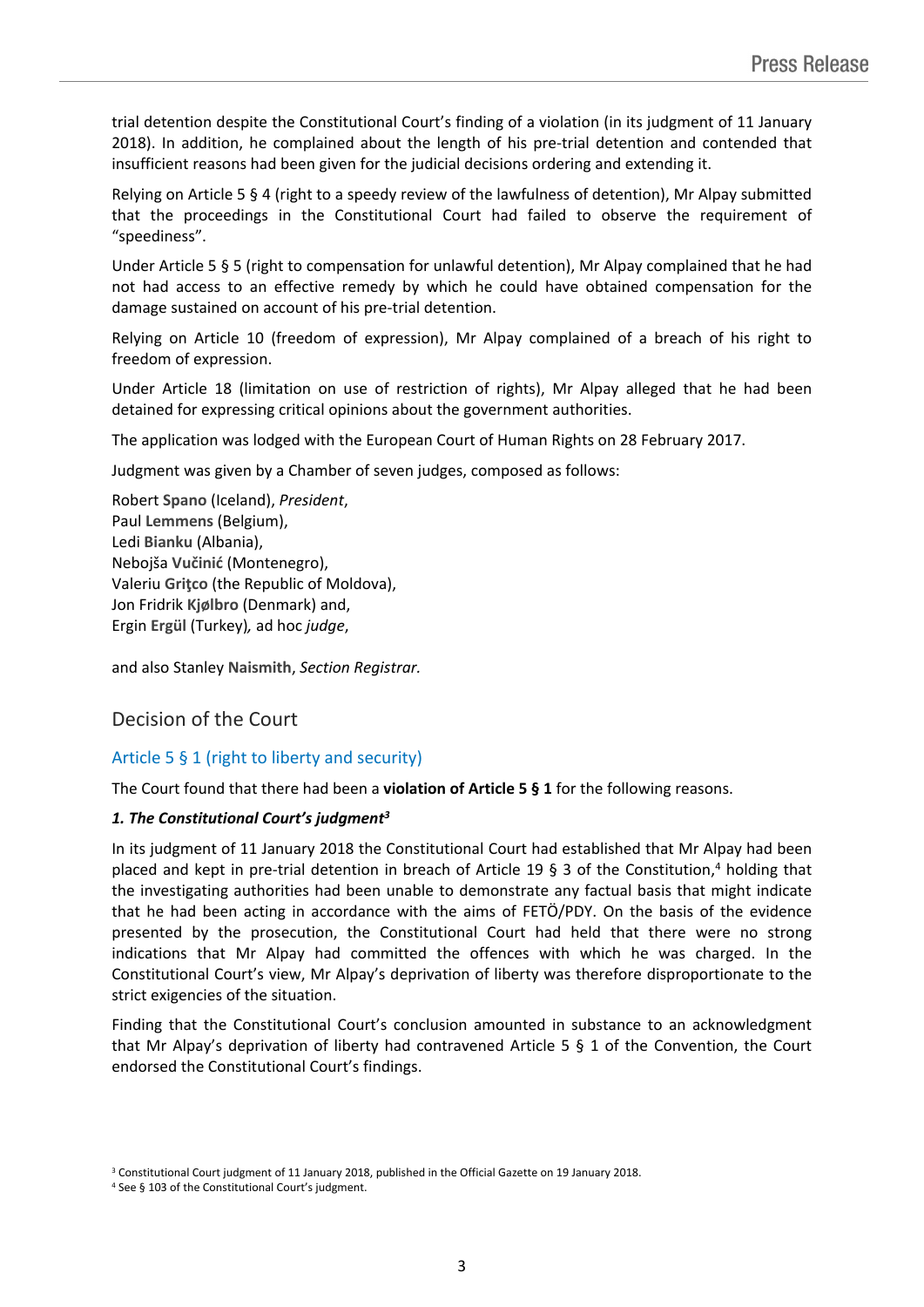### *2. Applications for release following the Constitutional Court's judgment*

Although the Constitutional Court had found a violation of Article 19 § 3 of the Constitution, the Istanbul 13th and 14th Assize Courts had refused to release Mr Alpay. In particular, the 13th Assize Court had held that the Constitutional Court had not had jurisdiction to assess the evidence in the case file, and that its judgment had not been in compliance with the law and had amounted to usurpation of power.

The Court could not accept the 13th Assize Court's argument that the Constitutional Court should not have assessed the evidence in the case file. To hold otherwise would amount to maintaining that the Constitutional Court could have examined Mr Alpay's complaint concerning the lawfulness of his initial and continued pre-trial detention without considering the substance of the evidence produced against him.

Furthermore, prior to the Constitutional Court's judgment, the Government had explicitly urged the Court to reject Mr Alpay's application for failure to exhaust domestic remedies, on the grounds that his individual application to the Constitutional Court was still pending. That argument had backed up the Government's view that an individual application to the Constitutional Court was an effective remedy for the purposes of Article 5 of the Convention. Such a position was, moreover, consistent with the Court's findings in the case of *Koçintar v. Turkey*.<sup>5</sup> The Court accordingly found that this argument by the Government could only be interpreted as meaning that under Turkish law, if the Constitutional Court ruled that an applicant's pre-trial detention was in breach of the Constitution, the response by the courts with jurisdiction to rule on the issue of pre-trial detention must necessarily entail releasing him, unless new grounds and evidence justifying his continued detention were put forward. However, in the event, the 13th Assize Court had rejected the application for Mr Alpay's release following the Constitutional Court's judgment of 11 January 2018 by interpreting and applying domestic law in a manner departing from the approach indicated by the Government before the Court.

The Court observed, moreover, that the reasons given by the Istanbul 13th Assize Court in rejecting the application for Mr Alpay's release, following a "final" and "binding" judgment delivered by the supreme constitutional judicial authority, could not be regarded as satisfying the requirements of Article 5 § 1 of the Convention. For another court to call into question the powers conferred on a constitutional court to give final and binding judgments on individual applications ran counter to the fundamental principles of the rule of law and legal certainty, which were inherent in the protection afforded by Article 5 of the Convention and were the cornerstones of the guarantees against arbitrariness.

Thus, although the Constitutional Court had transmitted its judgment to the Assize Court so that it could take "the necessary action", the Assize Court had resisted the Constitutional Court by refusing to release Mr Alpay, with the result that the violation found by the Constitutional Court had not been redressed. The Court observed, moreover, that the case file disclosed no new grounds or evidence showing that the basis for the detention had changed following the Constitutional Court's judgment. In that connection it noted in particular that the Government had not demonstrated that the evidence purportedly available to the 13th Istanbul Assize Court justifying the strong suspicion against Mr Alpay had in fact been any different from the evidence examined by the Constitutional Court.

Accordingly, the Court found that Mr Alpay's continued pre-trial detention, after the Constitutional Court had given its clear and unambiguous judgment finding a violation of Article 19 § 3 of the Constitution, could not be regarded as "lawful" and "in accordance with a procedure prescribed by law" as required by the right to liberty and security.

<sup>5</sup> *Koçintar v. Turkey* (dec.), no. 77429/12, 1 July 2014.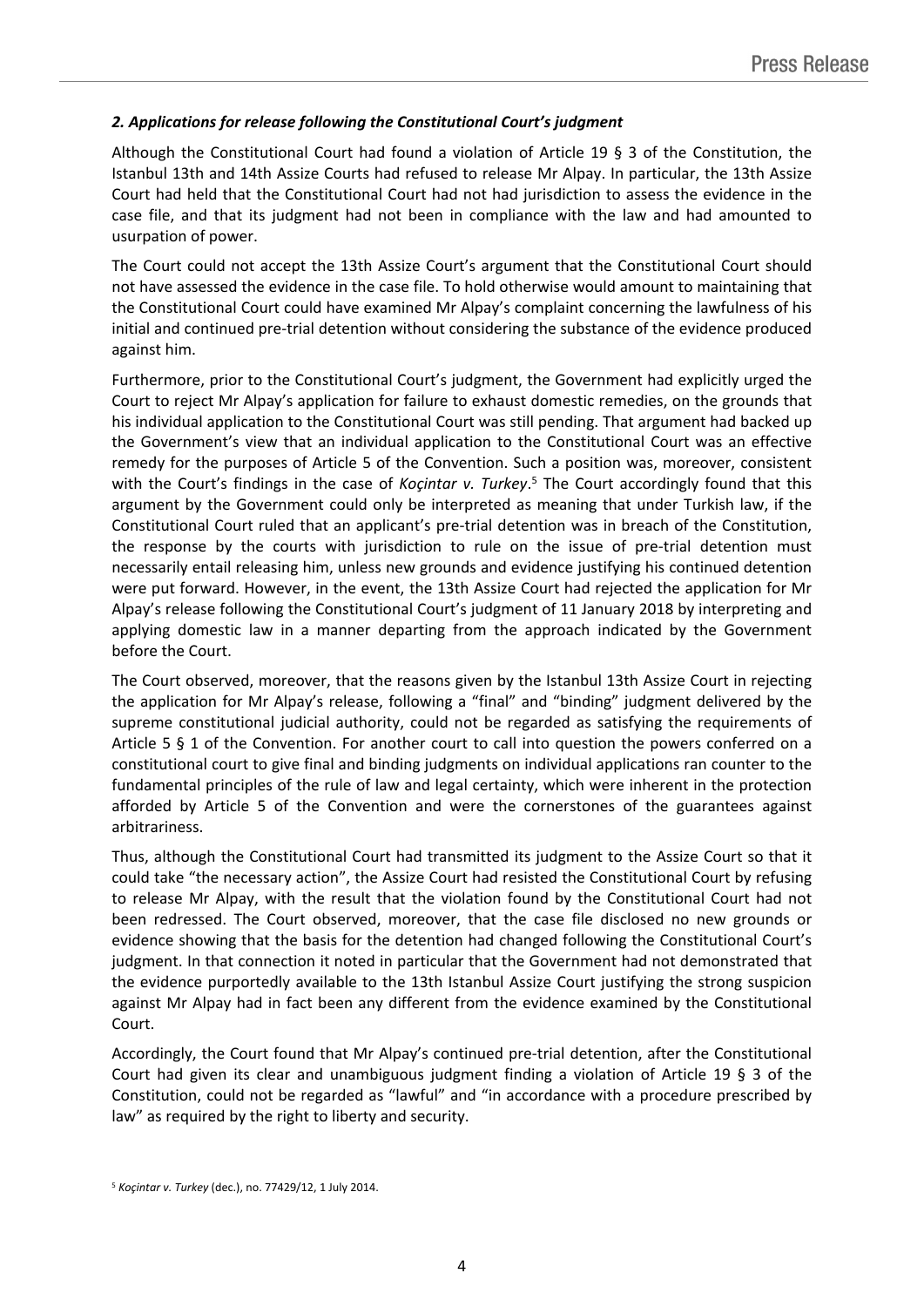### *3. The derogation by Turkey*

The Court accepted that the notice of derogation by Turkey satisfied the formal requirement laid down in Article 15 § 3 of the Convention, namely to keep the Secretary General of the Council of Europe fully informed of the measures taken by way of derogation from the Convention and the reasons for them. It reiterated that under Article 15 of the Convention, any High Contracting Party had the right, in time of war or public emergency threatening the life of the nation, to take measures derogating from its obligations under the Convention, other than those listed in paragraph 2 of that Article, provided that such measures were strictly proportionate to the exigencies of the situation and that they did not conflict with other obligations under international law. It observed that the Constitutional Court, having examined from a constitutional perspective the facts leading to the declaration of a state of emergency, had concluded that the attempted military coup had posed a severe threat to the life and existence of the nation. In the light of the Constitutional Court's findings and all the other material available to it, the Court likewise considered that the attempted military coup had disclosed the existence of a "public emergency threatening the life of the nation" within the meaning of the Convention.

As to whether the measures taken in the present case had been strictly required by the exigencies of the situation, the Court considered, having regard to Article 15 of the Convention and the derogation by Turkey, that, as the Constitutional Court had found, a measure entailing pre-trial detention that was not "lawful" and had not been effected "in accordance with a procedure prescribed by law" on account of the lack of reasonable suspicion could not be said to have been strictly required by the situation.

### *4. Effectiveness of the remedy of an individual application*

The Court emphasised that Mr Alpay's continued pre-trial detention, even after the Constitutional Court's judgment, as a result of the decisions delivered by the Istanbul 13th Assize Court, raised serious doubts as to the effectiveness of the remedy of an individual application to the Constitutional Court in cases concerning pre-trial detention. However, as matters stood, the Court did not intend to depart from its previous finding that the right to lodge an individual application with the Constitutional Court constituted an effective remedy in respect of complaints by persons deprived of their liberty under Article 19 of the Constitution (*Koçintar*, § 44). Nevertheless, it reserved the right to examine the effectiveness of the system of individual applications to the Constitutional Court in relation to cases brought under Article 5 of the Convention, especially in view of any subsequent developments in the case-law of the first-instance courts, in particular the assize courts, regarding the authority of the Constitutional Court's judgments. In that regard, it would be for the Government to prove that this remedy was effective, both in theory and in practice.

# Article 5 § 3 (Mr Alpay's complaint that insufficient reasons were given for the judicial decisions ordering and extending his pre-trial detention)

In view of its finding under Article 5 § 1 of the Convention, the Court held that it was unnecessary to examine this complaint.

## Article 5 § 4 (complaint concerning the lack of a speedy judicial review by the Constitutional Court)

The Court considered that although the duration of 16 months and three days before the Constitutional Court could not be described as "speedy" in an ordinary context, in the specific circumstances of the case **there had been no violation of Article 5 § 4 of the Convention.** Firstly, the Court observed that the case had been a complex one, being one of the first to raise new and complicated issues concerning the right to liberty and security and freedom of expression under the state of emergency following the attempted military coup. Secondly, bearing in mind the Constitutional Court's caseload following the declaration of a state of emergency, the Court found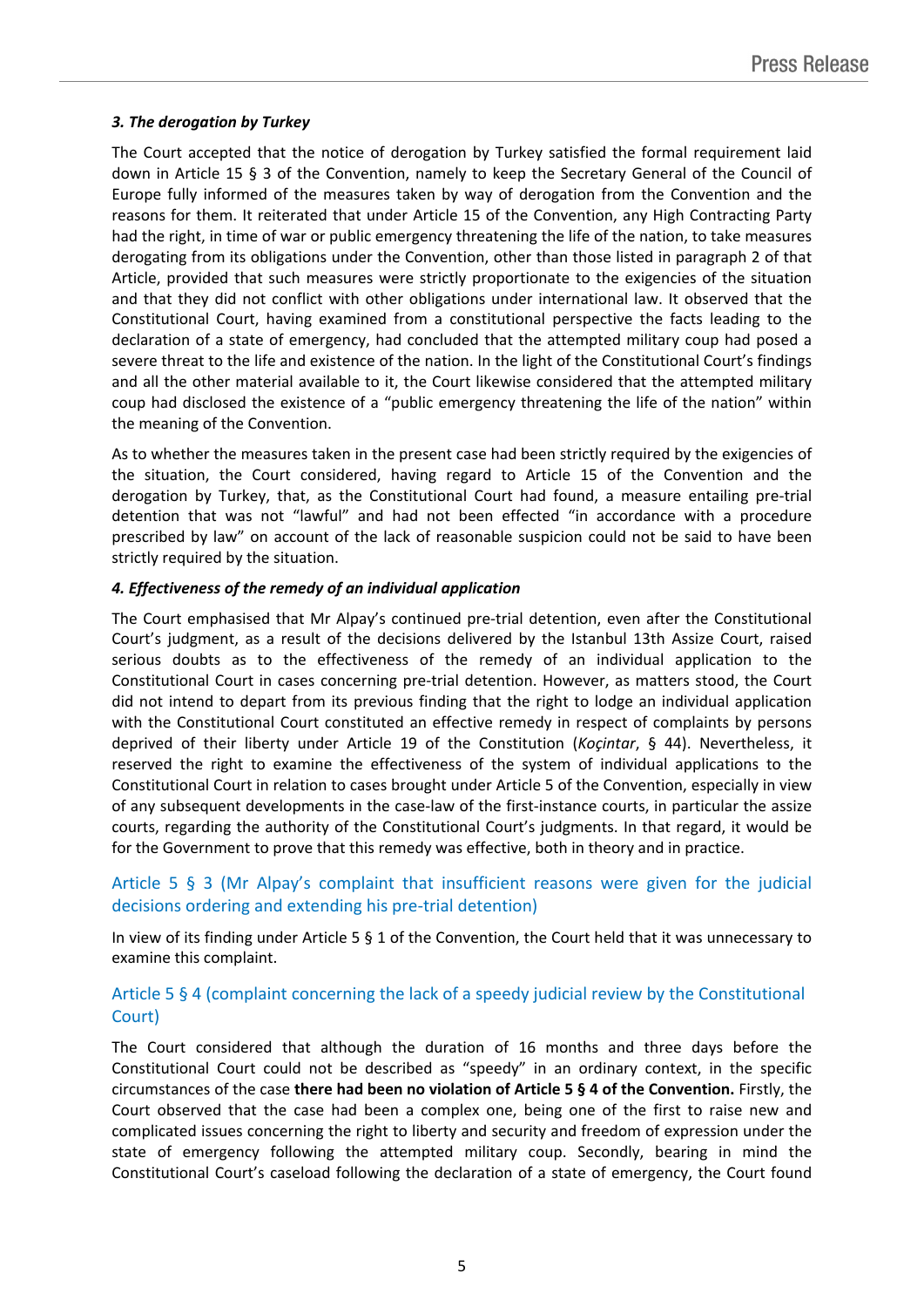that this was an exceptional situation. It pointed out, however, that that conclusion did not mean that the Constitutional Court had carte blanche when dealing with similar complaints. In accordance with Article 19 of the Convention, the Court retained its ultimate supervisory jurisdiction for complaints submitted by other applicants alleging that, after lodging an individual application with the Constitutional Court, they had not had a speedy judicial decision concerning the lawfulness of their detention.

## Article 5 § 5 (right to compensation for unlawful detention)

Mr Alpay complained that he had not had an effective remedy by which he could have obtained compensation for the damage sustained on account of his pre-trial detention.

The Court unanimously declared this complaint inadmissible, finding that it was manifestly illfounded in so far as it concerned Article 5 § 1 of the Convention, and incompatible *ratione materiae* with the provisions of the Convention in so far as it concerned Article 5 § 4.

The Court considered that Mr Alpay had had a remedy by which he could have obtained compensation in respect of his complaint under Article 5 § 1 of the Convention, since the Constitutional Court had jurisdiction to order redress in the form of an award of compensation. Indeed, the Constitutional Court had given a judgment on the same day as the one in Mr Alpay's case, in which it had awarded compensation for the violation it had found in respect of another journalist held in pre-trial detention (application no. 2016/23672).

### Article 10 (freedom of expression)

The Court found firstly, in the light of the Constitutional Court's judgment of 11 January 2018, that Mr Alpay's pre-trial detention had constituted an "interference" with his right to freedom of expression; that the interference had been prescribed by the relevant provisions of the Criminal Code and the Code of Criminal Procedure; and that it had pursued the legitimate aims of preventing disorder and crime.

Next, the Court could see no reason to reach a different conclusion from the Constitutional Court, which had found that Mr Alpay's initial and continued pre-trial detention, following his expression of his opinions, had constituted a severe measure that could not be regarded as a necessary and proportionate interference in a democratic society for the purposes of Articles 26 and 28 of the Constitution. Finding that the judges concerned had not shown that depriving Mr Alpay of his liberty had met a pressing social need, the Constitutional Court had held that in so far as his detention had not been based on any concrete evidence other than his articles, it could have had a chilling effect on freedom of expression and of the press. The Court also referred to its own conclusions under Article 5 § 1 of the Convention.

While taking into account the circumstances surrounding the cases brought before it, in particular the difficulties facing Turkey in the aftermath of the attempted military coup, the Court observed that one of the principal characteristics of democracy was the possibility it offered of resolving problems through public debate. It had emphasised on many occasions that democracy thrived on freedom of expression. In that context, the existence of a "public emergency threatening the life of the nation" must not serve as a pretext for limiting freedom of political debate, which was at the very core of the concept of a democratic society. In the Court's view, even in a state of emergency – which, as the Constitutional Court had noted, was a legal regime whose aim was to restore the normal regime by guaranteeing fundamental rights – the Contracting States should bear in mind that any measures taken should seek to protect the democratic order from the threats to it, and every effort should be made to safeguard the values of a democratic society, such as pluralism, tolerance and broadmindedness. Moreover, criticism of governments and publication of information regarded by a country's leaders as endangering national interests should not attract criminal charges for particularly serious offences such as belonging to or assisting a terrorist organisation, attempting to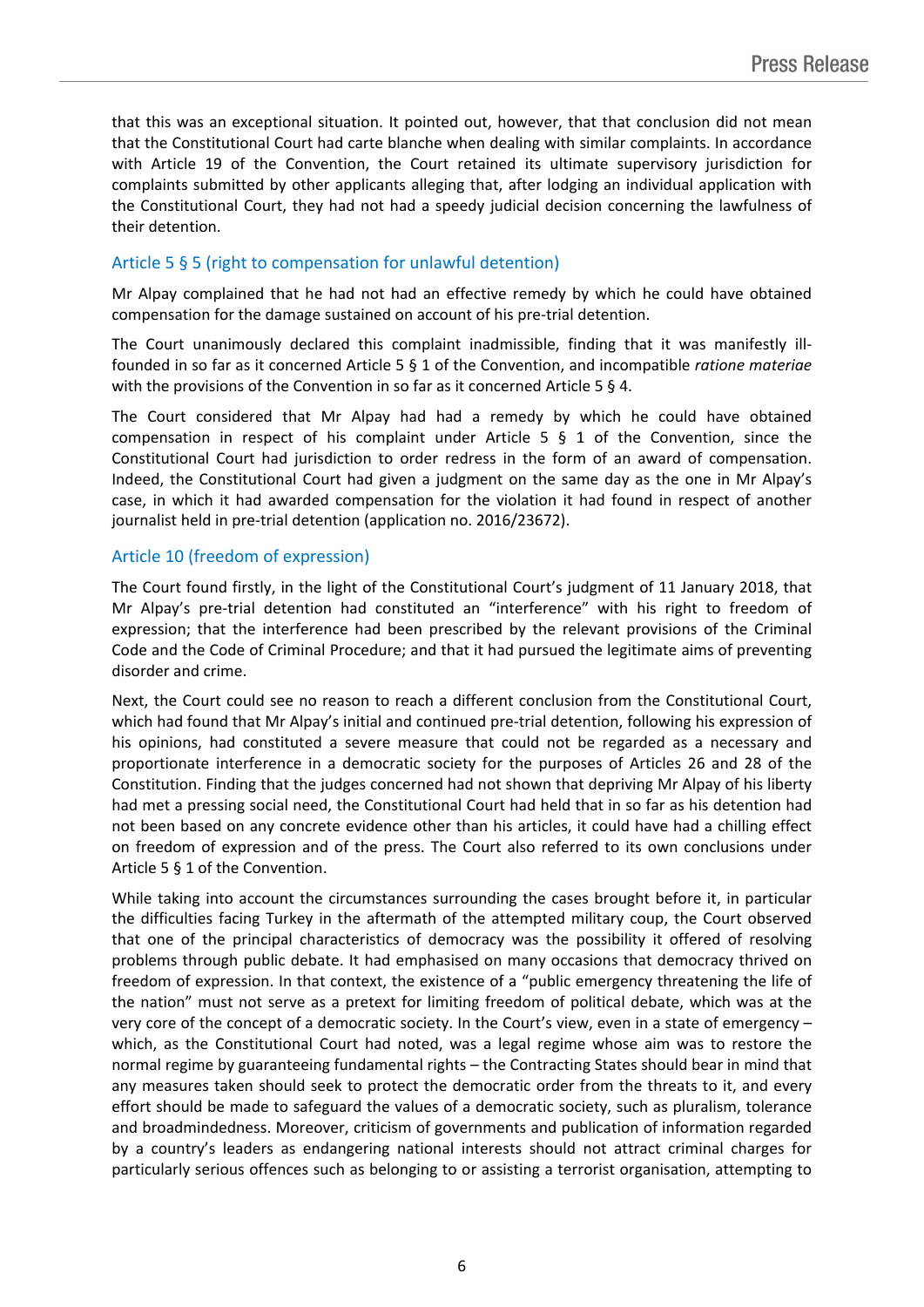overthrow the government or the constitutional order or disseminating terrorist propaganda. Even where such serious charges had been brought, pre-trial detention should only be used as an exceptional measure of last resort when all other measures had proved incapable of fully guaranteeing the proper conduct of proceedings. Should that not be the case, the national courts' interpretation could not be regarded as acceptable. Lastly, the pre-trial detention of anyone expressing critical views produced a range of adverse effects, both for the detainees themselves and for society as a whole, since the imposition of a measure entailing deprivation of liberty, as in the present case, would inevitably have a chilling effect on freedom of expression by intimidating civil society and silencing dissenting voices, and a chilling effect of that kind could be produced even when the detainee was subsequently acquitted.

With regard to the derogation by Turkey, in the absence of any strong reasons to depart from its assessment concerning the application of Article 15 in relation to Article 5 § 1 of the Convention, the Court found that its conclusions were also valid in the context of its examination under Article 10.

#### **The Court therefore held that there had been a violation of Article 10 of the Convention.**

### Article 18 (limitation on use of restriction of rights)

Having regard to all the conclusions it had reached under Article 5 § 1 and Article 10 of the Convention, the Court did not consider it necessary to examine this complaint separately.

### Article 46 (binding force and execution of judgments)

The Court found that any continuation of Mr Alpay's pre-trial detention would entail a prolongation of the violation of Article 5 § 1 and a breach of the obligations on respondent States to abide by the Court's judgment in accordance with Article 46 § 1 of the Convention. Accordingly, having regard to the particular circumstances of the case, the reasons for its finding of a violation and the urgent need to put an end to the violation of Article 5 § 1 of the Convention, the Court held that it was incumbent on the respondent State to ensure the termination of Mr Alpay's pre-trial detention at the earliest possible date.

### Just satisfaction (Article 41)

The Court held that Turkey was to pay Mr Alpay EUR 21,500 in respect of non-pecuniary damage.

#### Separate opinions

Judge Spano, joined by Judges Bianku, Vučinić, Lemmens and Griţco, expressed a concurring opinion. Judge Ergül expressed a partly dissenting opinion. These opinions are annexed to the judgment

*The judgment is available in English and French.*

This press release is a document produced by the Registry. It does not bind the Court. Decisions, judgments and further information about the Court can be found on [www.echr.coe.int](http://www.echr.coe.int/). To receive the Court's press releases, please subscribe here: [www.echr.coe.int/RSS/en](http://www.echr.coe.int/RSS/en) or follow us on Twitter [@ECHRpress.](https://twitter.com/ECHR_Press)

**Press contacts** [echrpress@echr.coe.int](mailto:Echrpress@echr.coe.int) | tel.: +33 3 90 21 42 08

**Inci Ertekin (tel: + 33 3 90 21 55 30)** Tracey Turner-Tretz (tel: + 33 3 88 41 35 30) Denis Lambert (tel: + 33 3 90 21 41 09) Patrick Lannin (tel: + 33 3 90 21 44 18)